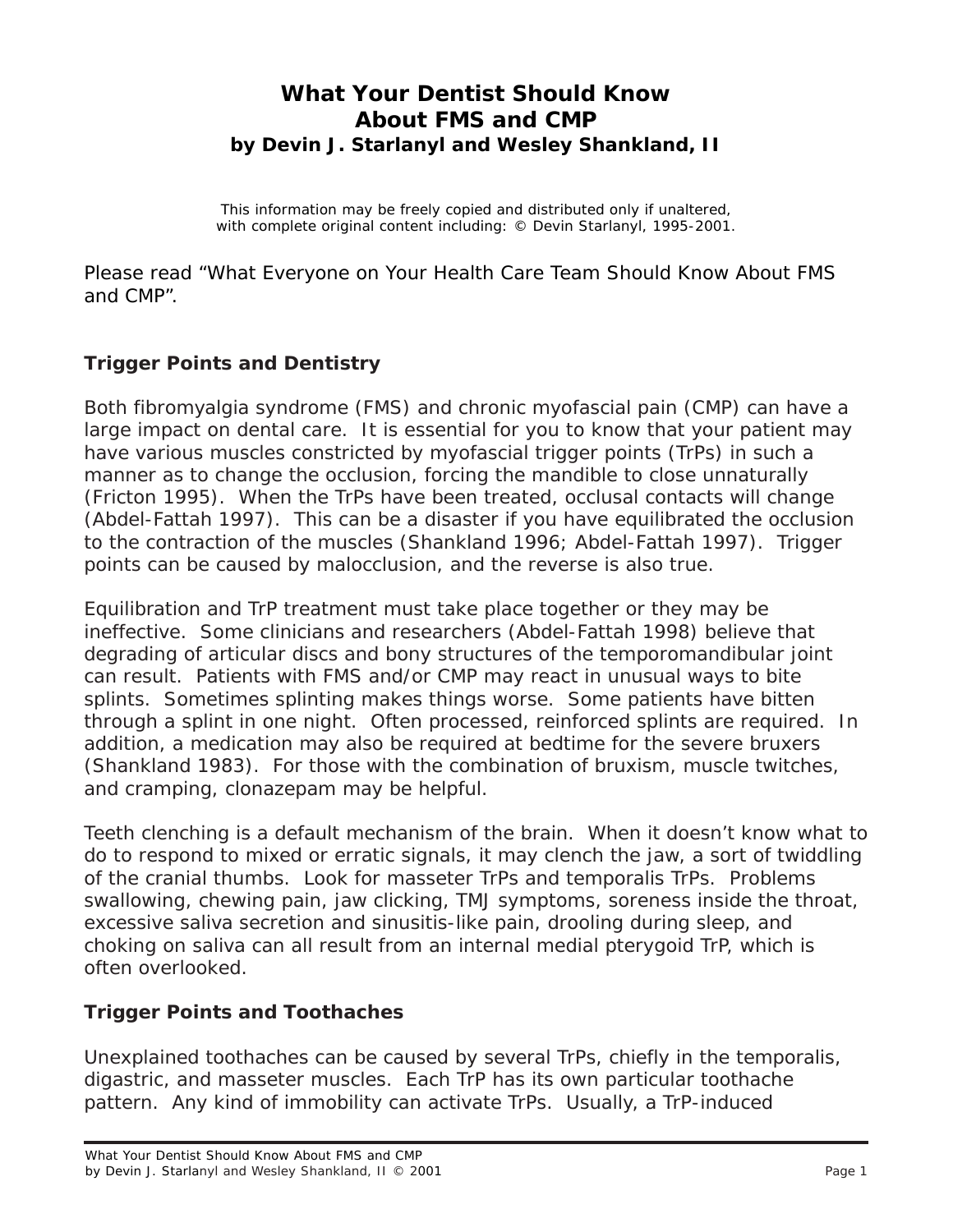toothache is intermittent. During long dental procedures, take periodic rests to allow your patient to exercise and relieve the jaw muscles. Find out what symptoms go along with each TrP. For example, anterior digastric TrPs refer pain to the two front lower teeth, and the resulting tooth pain is often mistaken for pulpitis. Unfortunately, many unnecessary endodontic procedures are performed in an attempt to treat the patient's tooth pain, only to have the pain continue after the pulp of the tooth is gone. Anterior TrPs may also cause difficulty swallowing. Ask your patient about localized pain elsewhere in the body. See if you can't find a pattern. If there is inexplicable dental pain, dysfunction, and sensitivity, suspect TrPs. Pain can be referred to teeth from various TrPs in the upper body.

## **Sternocleidomastoid (SCM) TrPs**

The SCM TrPs are responsible for many motor coordination problems. They can cause dizziness, imbalance, neck soreness, swollen gland feeling, runny nose, maxillary sinus congestion, "tension" headaches, eye problems (tearing, blurred or double vision, inability to raise the upper lid, and a dimming of perceived light intensity), spatial disorientation, postural dizziness, vertigo, sudden falls when bending, staggering walk, impaired sleep, nerve impingement, and disturbed weight perception.

Primary TrPs in the SCM often cause secondary TrPs that invoke dental pain. With SCM TrPs, it's quite common for a TrP to develop in the opposite lateral pterygoid muscle, producing malocculsion and perpetuating the TMJ/TrP cycle of pain and dysfunction. People with SCM TrPs often have trouble glancing downward — they become so disoriented that nausea and vomiting result. Chronic dry cough, pain deep in the ear canal, pain to the throat and back of the tongue and to a small round area at the tip of the chin can be part of the SCM TrP package. Localized sweating and vasoconstriction can be a problem, as well as pain in a "skull cap" area of the head. These TrPs can also cause pain at the mastoid process and the deep nuchal line.

#### **Vasomotor Rhinitis**

Almost all patients with both FMS and CMP have "vasomotor rhinitis" at least some of the time. That's a runny nose with no "biological" cause. Normal fluid passages may be constricted, so there can be a constant postnasal drip all night, although the membranes of the nose may feel very dry and even bleed.

## **Facial Pain**

One cause of prickling "electric" face pain over the jaw area is from compression of the buccal nerve by the two parts of the lateral pterygoid muscle in chronic bruxers. This sensation is frequently experienced upon waking in the morning or during times of intense stress. This symptom may also be caused by platysma TrPs. Jaw pain and dysfunction are often the fault of one or more masseter TrPs,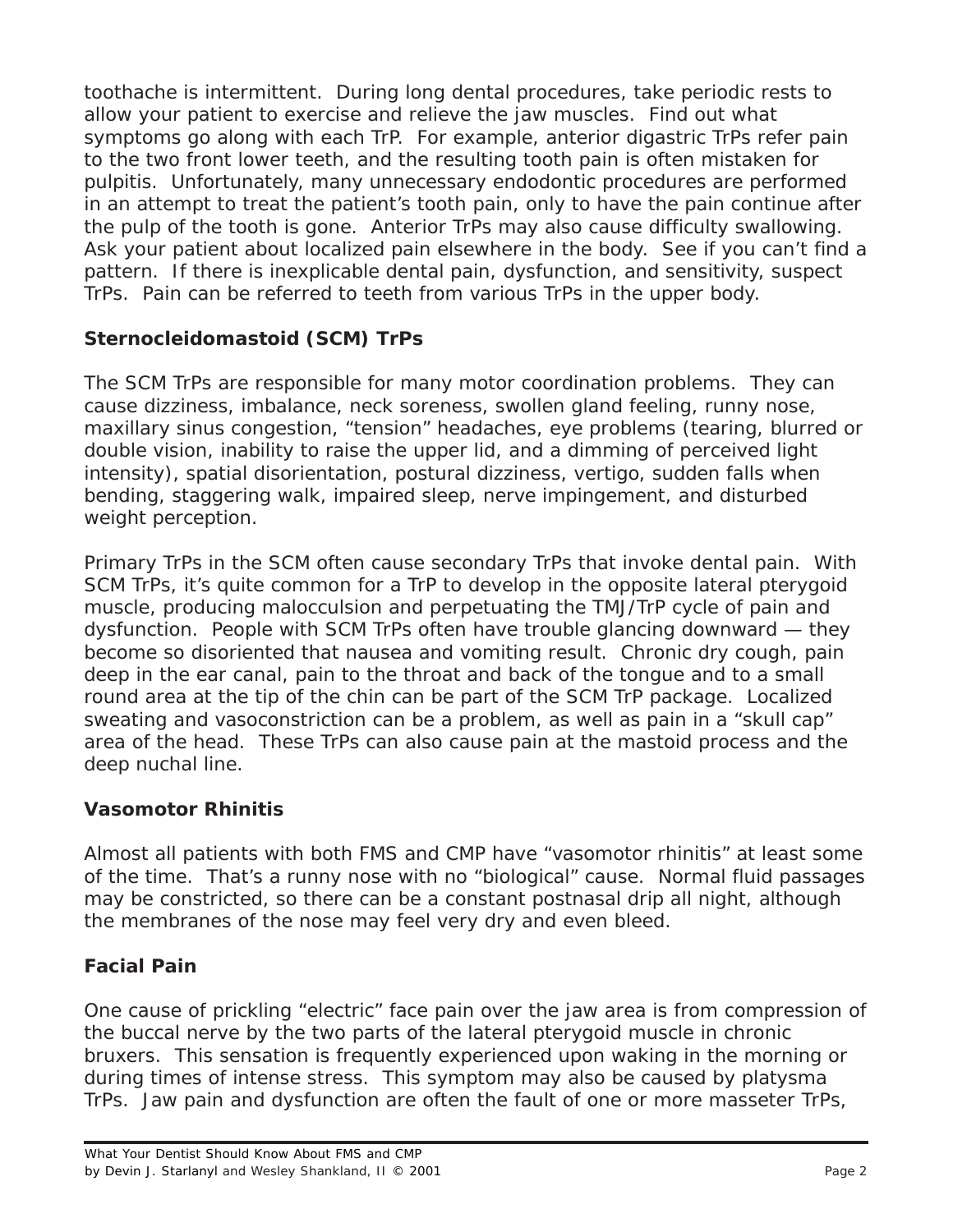although trapezius and temporalis TrPs are often involved. Cutaneous facial TrPs can cause pain in the ears, eyes, nose, and teeth. These TrPs are shallow, and can occur in many places on the face. Jaw pain and dysfunction are often the fault of one or more masseter TrPs, although trapezius and temporalis TrPs are often involved as well. Tell your patients to try acupressure. It may be vital to find a trained trigger point myotherapist to work with you and your patients (Heinrich 1991).

## **Trigger Points Caused by Prophylaxis**

Because FMS is a pain amplification syndrome, even routine prophylaxis can be severely painful for patients with both of these conditions. In FMS, some of the mechanoreceptors have become pain receptors, and central nervous system plasticity plays a large part in amplifying all pain (Russell 1996; Yunus 1992; Bendtsen, Norregard, Jensen, et al. 1997; Lautenbacher and Rollman 1997). Tense muscles from the pain of cleaning may cause the jaw to hurt for more than a week. You might use infiltration of local anesthetic into the gingiva, where most of the scaling is necessary. It's also helpful if there are frequent stops to move the jaw during cleaning and other dental work. Prescribe a muscle relaxer, such as Skelaxin, before and after cleanings, to allow for more stretching of the jaw. Your patients can experience pain even during X-ray; those squares cut right in, especially under the tongue. Have the patient work on the masseter muscle for the next few days, using moist heat and acupressure. Note that many FMS patients cannot tolerate epinephrine in the local anesthetic. Recent research shows that norepinephrine can provoke FMS pain (Martinez Lavin, Vidal, Barbosa et al 2002).

## **Endodontic Therapy**

Root canals can be torture. FMS patients feel pain earlier in the case of a threatened nerve and feel extreme pain longer, often when other patients would feel none at all (Staud, Smitherson 2002). Sometimes it is impossible to eliminate all of the pain. It is vitally important to get all the pulpal tissue out of the tooth as quickly as possible, again allowing the patient frequent rest periods. Patients have reported cases of "myofascial neuralgia" after a root canal, with pain that lasted a month or more.

#### **Prothodontic Treatment**

People with these conditions have more than the usual difficulty adjusting to dentures, probably due to the FMS amplification of pain and the alteration in function of the muscles of mastication while chewing, especially with complete dentures. It is important that dental problems be fixed promptly. Dentures must fit, and any imbalances in the occlusion must be corrected, particularly when the patient is relaxed and his/her muscles are not painful. You may have to perform a re-mount procedure when attempting to refine the occlusion. Trigger points on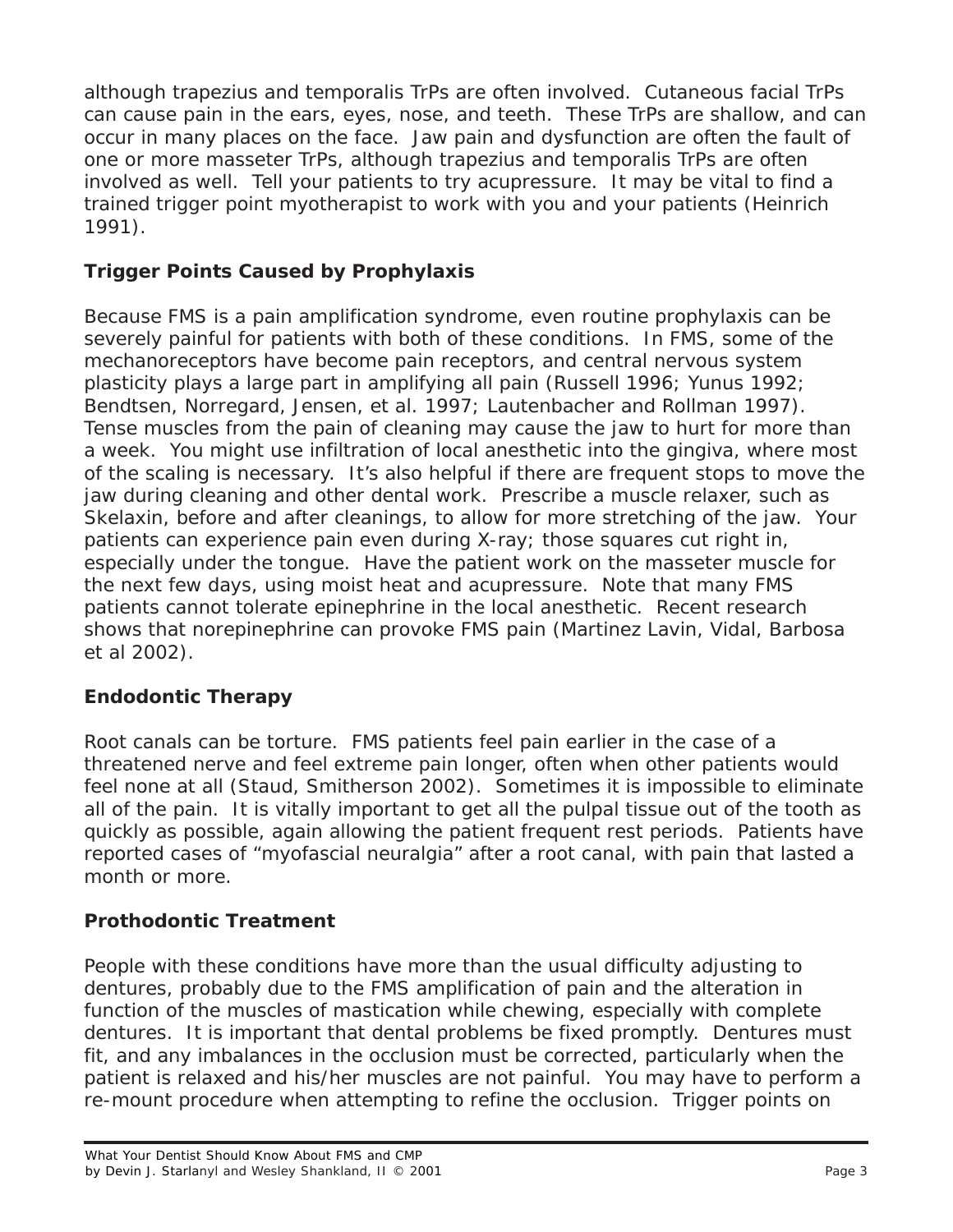both sides should be treated because of the interrelation of the musculature and jaw structures.

## **Preventive Procedures**

For the TMJ patient after a dental appointment, applying ice followed by moist heat on the masseter and temporalis TrPs a few times a day may ease the pain. Tell your patient to avoid chewing gum and hard chewy foods, to limit mouth opening, and to chew foods as evenly as possible on both sides of the mouth. Instruct patients to brace their chin and limit mouth opening, even when yawning. Spray and Stretch with vapocoolant to inactivate TrPs is described in detail in the Travell and Simon's Trigger Point Manual, Volume I (Simons, Travell and Simons, 1999). You might even demonstrate Spray and Stretch to the patient's spouse or companion. Ischemic compression using acupressure techniques is also often effective. Prescribing an anti-inflammatory medication the day before, the day of, and the day after the dental appointment can be very helpful. Also, consider prescribing a mild muscle relaxant as well. First discuss current medications. With FMS and CMP, medications may change frequently. If you cannot specifically identify the cause of tooth pain or any other facial pain complaint, do no harm! Don't initiate any irreversible procedure such as endodontic therapy, oral surgery, or equilibration. Also, don't assume the diagnosis is cracked tooth syndrome just because the patient complains of tooth pain from an unknown origin.